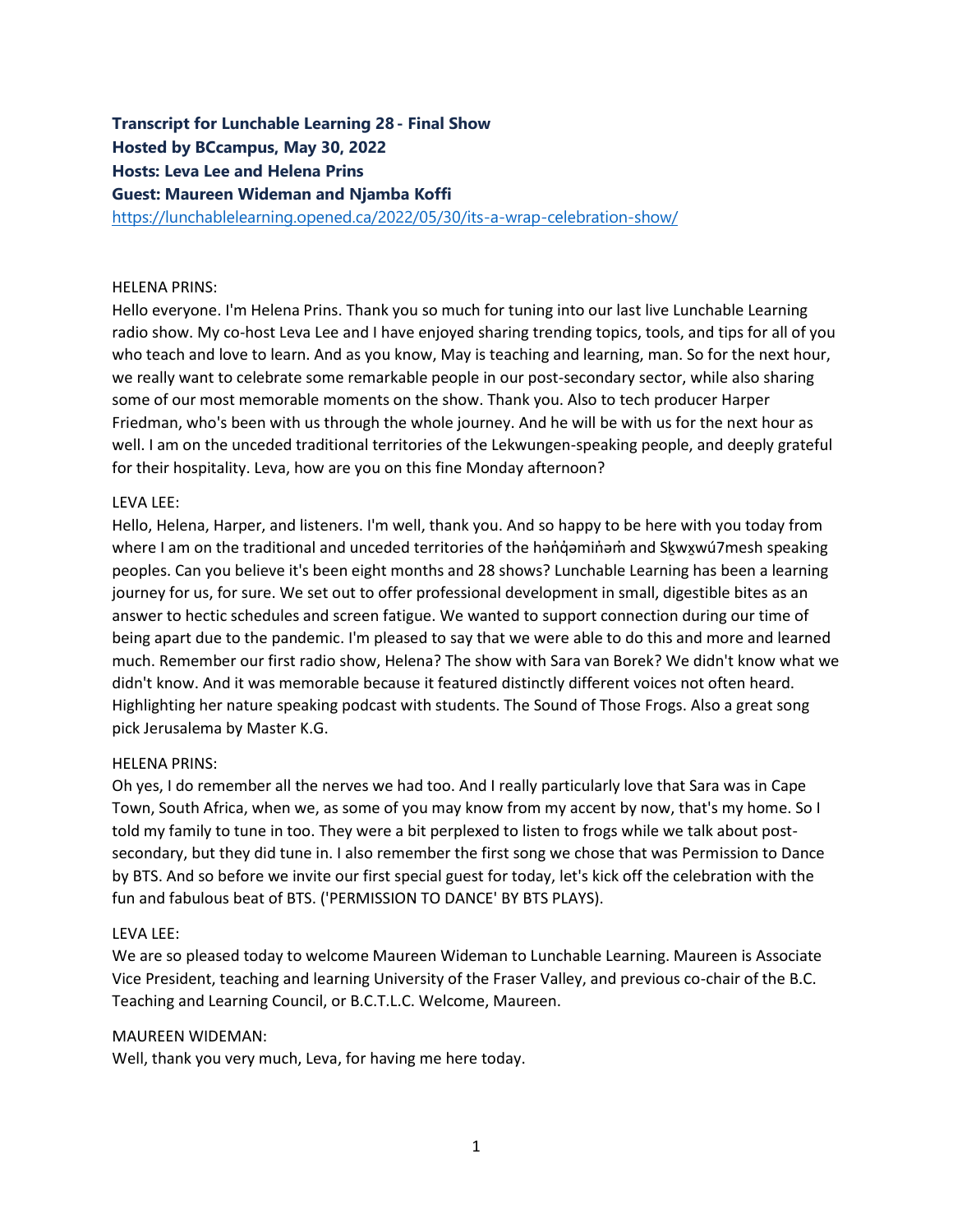#### LEVA LEE:

Yeah, it's great to see you again. You know, I think I don't know about you, but I remember two years ago vividly that we were organizing for your keynote at the Festival of Learning, and then everything was stopped by the pandemic. I don't know if you remember that.

# MAUREEN WIDEMAN:

Yeah.

# LEVA LEE:

So a lot has happened. And as a learning leader, we wanted to check in with you. What was your experience in higher Ed through the pandemic?

#### MAUREEN WIDEMAN:

Well, I think my experience was the same as everyone else's. It was very difficult when the call came to go totally online in March of 2020. The response was like an emergency response. So for our school, for example, we had perhaps maybe six, seven, 8% of our courses online. Most of our faculty had never taught online, and we had to do this sudden shift, this sudden transfer to online learning. And it wasn't it wasn't easy. It wasn't easy for our faculty. It wasn't easy for our students. And it really was I'm going to call it a transfer. So people were taking their face-to-face course and just transferring it to the online environment. And some courses didn't transfer well. And I have to say that our students were so flexible and forgiving as we all kind of stumbled through this in the beginning. Our response in the Teaching and Learning Center was to start ramping up the training that we provided to make sure people had everything from the basics of online learning to some more significant assessment of their pedagogies and other practices, new technologies and that kind of thing.

So it was the whole gamut from beginner to very experienced. And to be flexible in how we did that. So we were doing 10-minute consultations, department meetings. We were doing nights, weekends between Christmas, New Year's, all of that because our faculty needed us. And we made sure that we were as flexible as possible to meet their needs. But yeah. And as the pandemic went, continued, students actually became more demanding. It was like, OK, well, that didn't really quite work in the beginning, but you've had time now. This should be better. And so this whole notion of transfer became transform and courses began transforming themselves to work a lot better in the online environment. And so we made a lot of progress in two years. It was incredible, actually, but it was difficult. It was difficult for our faculty. It was a huge cognitive load for them to take this on and to move forward with it. And my team responded with empathy and support and the students were really great. So it was a very difficult time.

But we really came through it, I think, quite well.

#### LEVA LEE:

And what did you learn about yourself and the post-secondary system, would you say?

#### MAUREEN WIDEMAN:

Well, yeah, that's a that's actually a good question. So when you work in teaching and learning, you play a support role for faculty, right? In their courses and the curriculum and the pedagogy and that kind of thing. I think there's a responsibility also for introducing new techniques and new research and new pedagogies and new technologies. The goal should always be trying to improve the student learning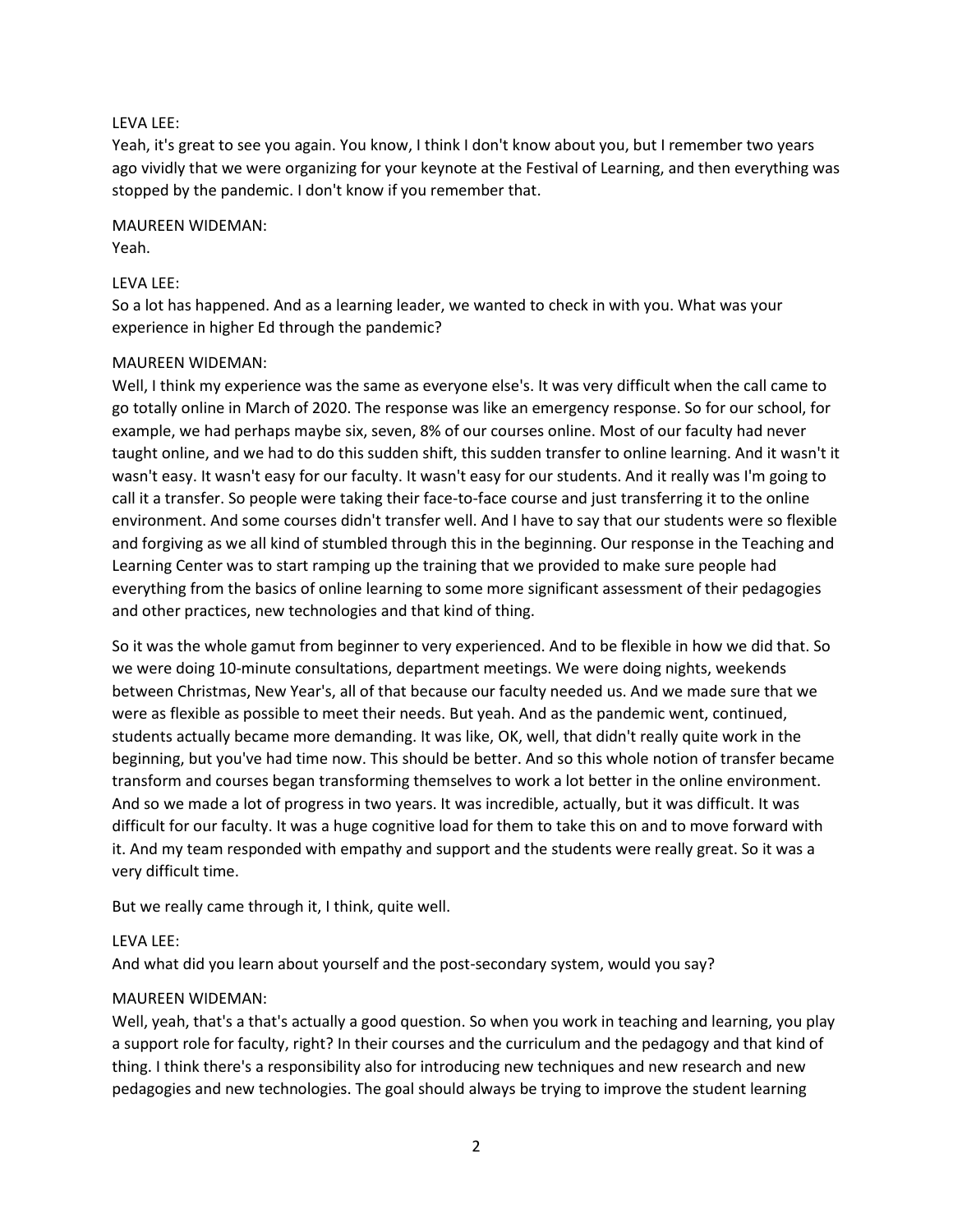experience. We should always be moving forward. There's no status quo. So the department is an agent of change. But as you know, you know, change is difficult in a university to get things actually moving in changing. We actually lag behind most industries and other economies. But the progress we've made, I'd say we've made 15 years of progress in the last two years during the pandemic. It's been amazing. So it kind of proves that we can respond quickly and be nimble and resilient when we have to be. I don't think anybody considered, ever consider that we'd be able to do that. But we did.

I think we responded really well. So that's a huge success story.

LEVA LEE: That's bravo.

## HELENA PRINS:

Yes. I'm wondering, even just the transfer to transforming to me, sounds like a huge success. Are there any other success stories that you've witnessed that we can tell our listeners about?

## MAUREEN WIDEMAN:

Yeah. So, I mean, so online learning didn't start with the pandemic, right? So I use I mean, I have a... one of my degrees is a master's degree in online teaching and learning that I got in the late 1990s. So online learning has been around for a long time and we've been advocating for these methods and pedagogies and tools for 25 years or more. And to have faculty be introduced to these tools and finally say, hey, this is actually pretty good. I'm not going back to the old way. This is actually a really efficient or really great way for me to get this work done. So we had a lot of stories about how people have changed the way they teach and change the way they use these educational technologies. How they use some of these assessment practices. Just with the pandemic. And, I mean, we can sit and wave the flag, like I say, for 25 years. But somebody has to jump in and actually make the time to do it. And they had to do it during the pandemic. And it actually worked out really, really well.

#### LEVA LEE:

That's really great because it does show that online teaching and learning can be great, can be great for the student, but it can be great for the instructor as well.

MAUREEN WIDEMAN:

Right.

LEVA LEE: Depending on how it's designed. Right.

MAUREEN WIDEMAN: Right.

#### LEVA LEE:

So, Maureen, what are your hopes as you look forward? We'd like to hear what are your hopes for the future of learning?

# MAUREEN WIDEMAN:

I think one of the key takeaways of this whole pandemic thing is, first of all, the importance of human engagement in learning. And how important it is to maintain that even in an online environment. And even if a course is asynchronous, that time be put aside to actually meet these students, so that they are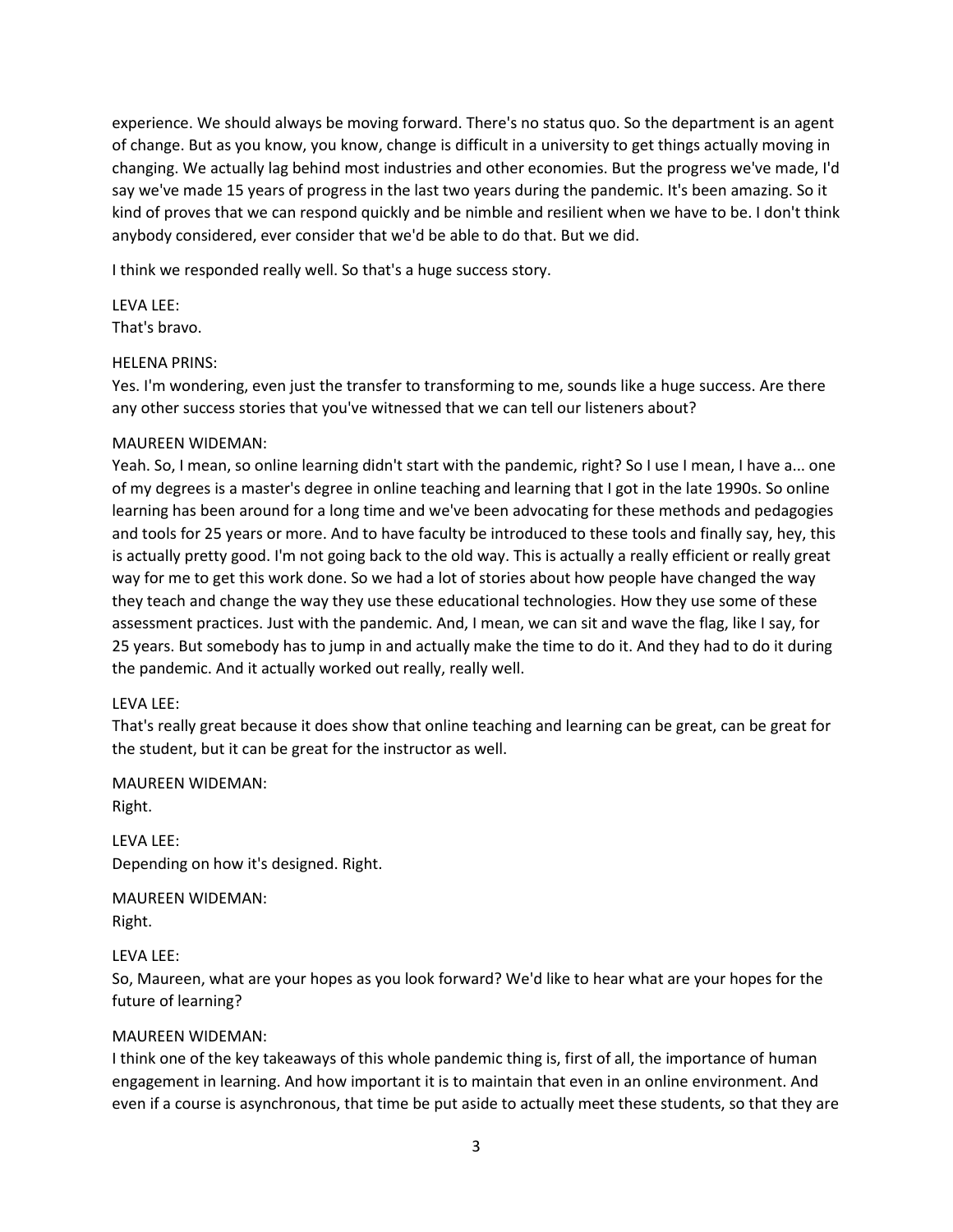part of a community. So this idea around flexibility too, and how the pandemic has really taught us that you can meet all your learning outcomes, you can provide a safe and comfortable learning environment. And build in flexibility and still make the course work. So this I... this empathetic sort of side of the course design that includes flexibility, I think is really important. Another thing that I'm just so grateful to be seeing is the government in B.C. finally introducing accessible accessibility laws that will improve learning across the board. When you make one course or one thing accessible, it's not just for a student with a disability, but it's it actually helps all students in the class.

And it's too bad it had to wait until a law had to be passed. But I'm so grateful to be seeing that happening and to be providing better learning experiences for our students, as a result. So that's just starting, I would say. I think the first step one begins September one and then it's just going to continue from there. And I would say it's about time. I, you know, when I moved here nine years ago and this is going to sound funny, but, you know, I came here and it was like B.C. was an accessibility wasteland. There was like there was no rules, no laws, you know, very little support. It was all nothing really for the student, the work the student had to make to try and make themselves fit into each and every class, to advocate for themselves, to find their own resources, no real support. It was really difficult, really difficult to watch and to see that. So I'm glad to see that that is changing for sure.

#### HELENA PRINS:

Yes. So we are really glad that you highlighted that, Maureen. And just again, that underlining human engagement in learning. I appreciate that as well. Do you have any final words of wisdom that you would like to share with us and our listeners today?

## MAUREEN WIDEMAN:

Yeah, I just, I guess so. People who work in post-secondary learning, I think are special people. They love their students. They love their disciplines. They don't work in post-secondary for the money. You know, we all know that if we went into the private sector, we could probably make more money. But it's the gratification and the rewards we get from creating new knowledge and sharing that knowledge with others that really makes the people who work in post-secondary quite special. So I have to say, it's been an honor and a great privilege to work in post-secondary for as long as I have, and that teaching and learning is so important in our society and that it needs to be supported and nurtured in order for that to improve and to grow. So I guess that would be my last words of wisdom.

#### HELENA PRINS:

Thank you so much for sharing that advice. That's a very important reminder as we move forward.

#### LEVA LEE:

Yes. Thank you, Maureen. And we hear that you are moving on from your position at UFB. So in addition to thanking you for your time with us today, I'd like to say thank you for all your amazing work you've done for the B.C. post-secondary sector, and we wish you all the best in your future endeavors.

#### MAUREEN WIDEMAN:

Oh, well, thank you, Leva. Thank you very much. I think the biggest thing that I'm looking forward to in the future is I'm going to be a grandmother.

LEVA LEE: Oh, yay. That's wonderful.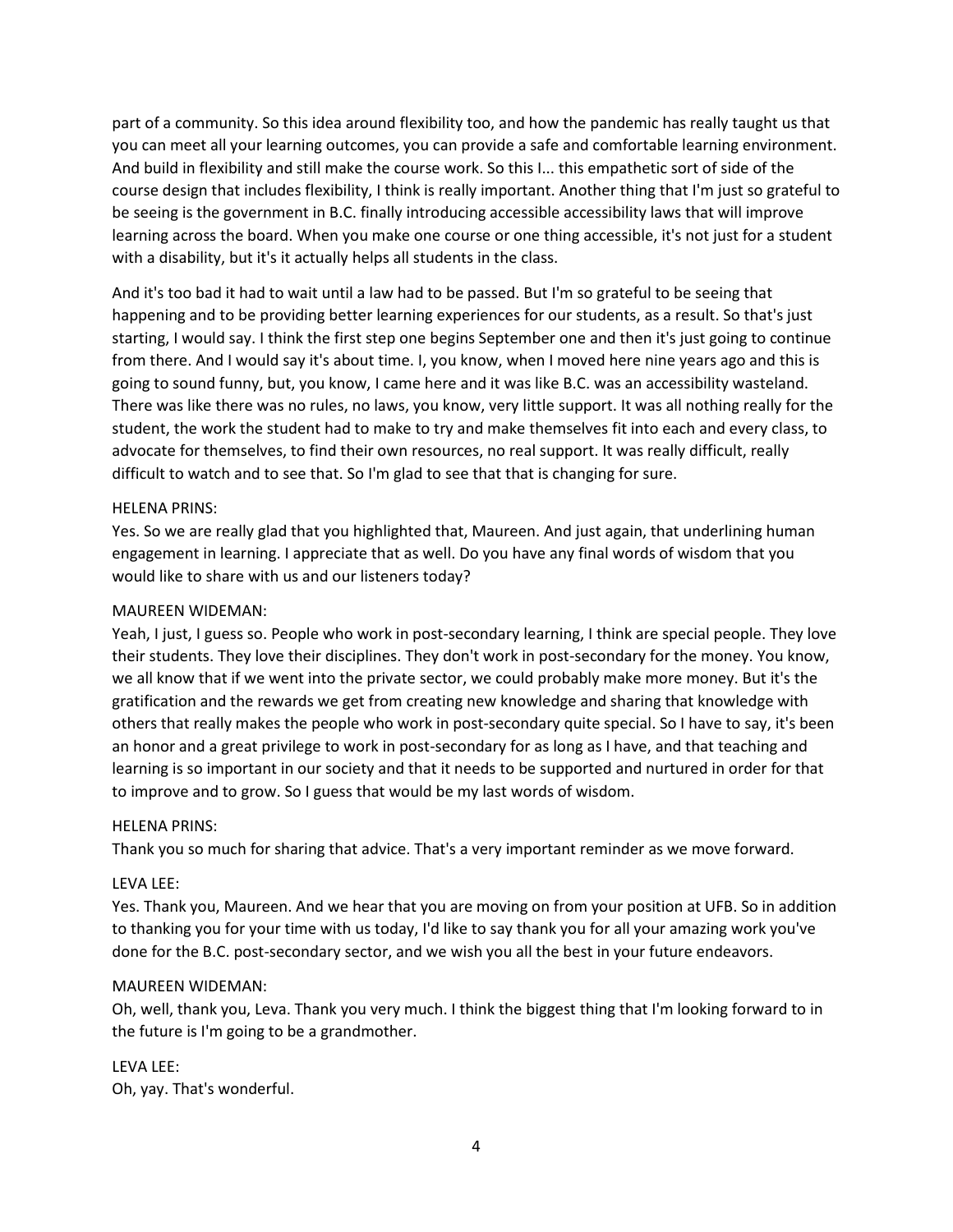# MAUREEN WIDEMAN:

A new journey begins.

# HELENA PRINS:

Congrats and enjoy that Maureen. (INSTRUMENTAL MUSIC PLAYS). What a wonderful woman she is. That was a great conversation with Maureen, and she shared some important reminders for all of us. And listening to her just made me think of some of the other wonderful leaders that we've interviewed over the last few months. Did anyone in particular stood out to you?

## LEVA LEE:

Yes, Helena. We were able to meet so many wonderful educators and students, but Sophia Palicki really stood out in her conversation with us on leadership during the pandemic. She has great energy and is an extraordinary speaker.

#### HELENA PRINS:

Yes, I remember I really loved her acronym. She used the acronym huddled. When we asked her how her team continued to support instructors that were also managing the new demands associated with the pandemic. That's when she brought huddled. And here's what she said. How did your team continue to support instructors at your institution while also managing the new demands associated with the pandemic?

## SOFIA PALICKI:

Yes. Is this is a very timely question and one I've been asked many times before. Before I answer this though, I want to start with a process of visualization. I want you and the listeners to visualize the empty toilet paper shelves in stores when Covid happened. Now I want you to visualize a mother or father of five young children standing there looking up at the empty shelves, knowing there's one toilet paper roll at home. This parent has to find a way to get more toilet paper or they have to find an innovative way to conserve the one role that they have left. For many of us in teaching and learning centers, we really didn't have the time and resources to get more toilet paper. And so we had to be innovative, we had to have to do things differently. And so we huddled. That's what we did. We huddled. So each of the letters of this word huddled, huddled represents something that we did. So H, we helped each other out. U, we understood that we had to do things efficiently and together as a team.

D, we dedicated time for planning. D, we divided the work so everyone was carrying an equitable load. L, we limited distractions by prioritizing. E, we embraced opportunities to do things differently. And D, we deepened relationships within the team. And how do we do this? We did this by listening, by being open, being respectful, and being supportive. So we huddled.

# LEVA LEE:

Love that acronym huddled. I also think a lot about our March series, Helena on Black History Month, and our collaboration with Olalu Adele. Conversations with him are always thought-provoking and his song selections really expanded my musical repertoire.

#### HELENA PRINS:

Absolutely. And our next guest is also someone we met through our colleague Olalu. So let's introduce him to our listeners (INSTRUMENTAL MUSIC PLAYS). Njamba Koffi. Thank you for joining us today. You know, we were so touched by your introduction of our colleague and friend Olalu Adele during the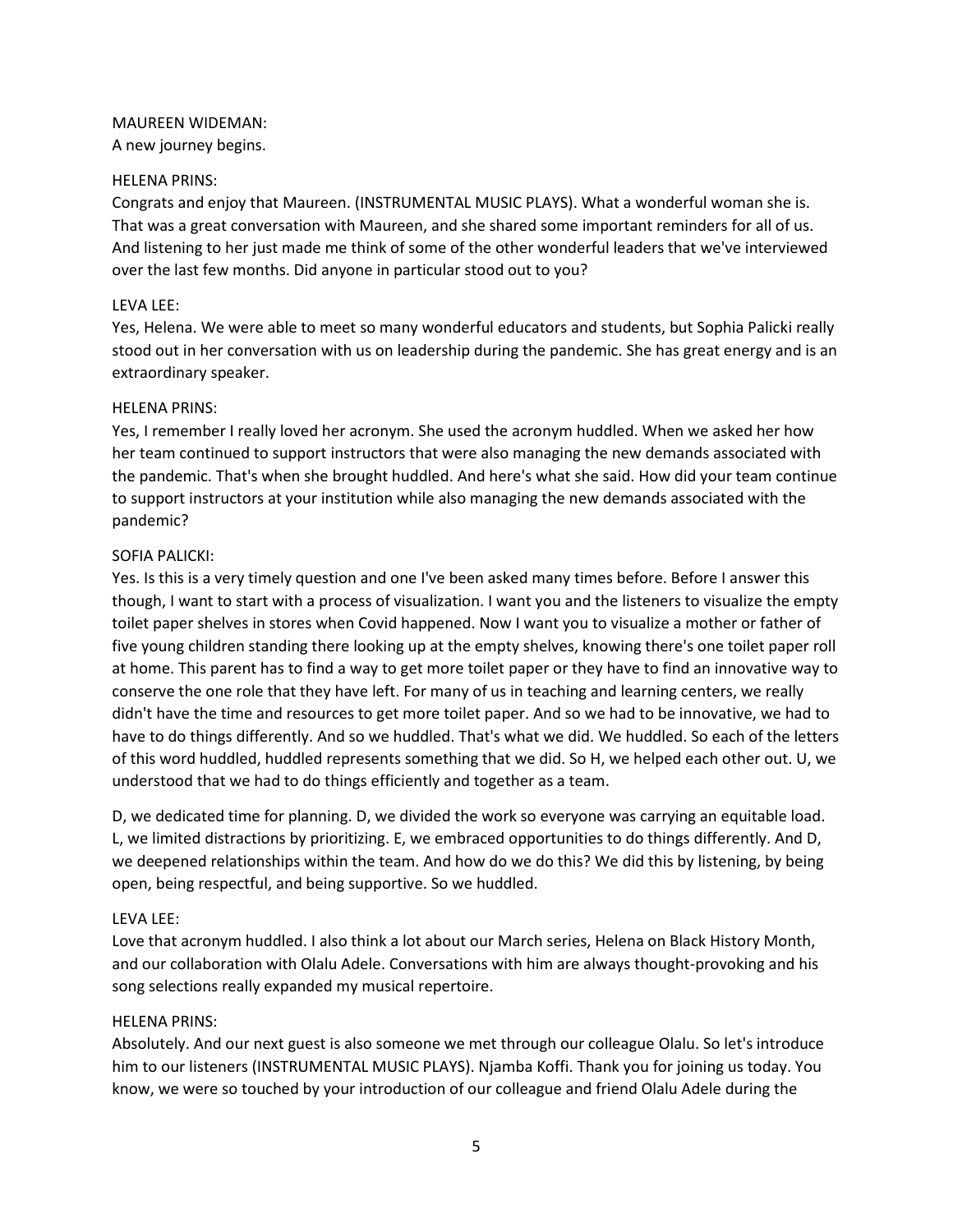recent empty chair, from anti-racist to action B.C. post-secondary system event. That Leva and I both just wanted to invite you to come and be on our show. It is just really lovely to finally meet you.

#### NJAMBA KOFFI:

Thank you. Thank you for extending the invitation. Olalu is somebody I admire a lot and I look up to his.

HELENA PRINS: Yeah, we do miss him.

LEVA LEE: We do as well.

NJAMBA KOFFI: He's a role model for me.

#### LEVA LEE:

Yeah, he was a great team member. We miss him, but do you mind why starting us off? Just with a little bit about yourself and the program that you're studying.

#### NJAMBA KOFFI:

Yeah. So I'm Njamba Koffi. I'm a student at the University of British Columbia. I just finished my undergrad, a major in international relations and a minor in creative writing. And I'm stepping into a master's degree in September. I'll be joining the School of Public Policy and Global Affairs, also at the University of British Columbia. I'm originally from the Democratic Republic of Congo. And I've been here in Canada for almost five years. Yeah, usually when I introduce myself I make it a point to mention my book. I'm the author of, Refuge-e: The Journey Much Desired. Which is a memoir detailing some of my experiences living as a refugee. The experiences that have really kickstarted a lot of my work in advocacy, which has led me to the Empty Chair event and to the anti-racism working group. Yeah. So that's a bit about myself.

#### LEVA LEE:

Wow. That's, that's great Njamba. I really look forward to maybe looking at your book, and learning more. So can you tell us a little bit about your experience as a student during the pandemic, we really wanted to get a student's perspective? And what it was like for you and maybe what you learned about yourself and about the post-secondary system.

#### NJAMBA KOFFI:

Yeah. So being a student in the pandemic is tough but also being a graduate in the pandemic is even tougher. I should start right there because I've seen like some of my friends graduate in the pandemic and it was really rough for them. For me, when the pandemic hit, I was very involved at UBC doing a lot of work with student groups, student clubs. Two weeks before we went into the first lockdown, we were planning actually one of the biggest events that my club, the ABC Africa Awareness Initiative, that does every year. And we had to cancel that. And that was the very first blow of the pandemic. I have been at ABC for five years. And anybody who knows me knows that I'm not a fan of academics, I thrive in the extracurriculars. So losing all that and then moving online was very hard for me. In the first days, inevitably, mental health took its toll on me. Yeah. And like I was here part of the time. And part of the time I was back home, my family was in Eswatini and I had to go see them because we lost a relative.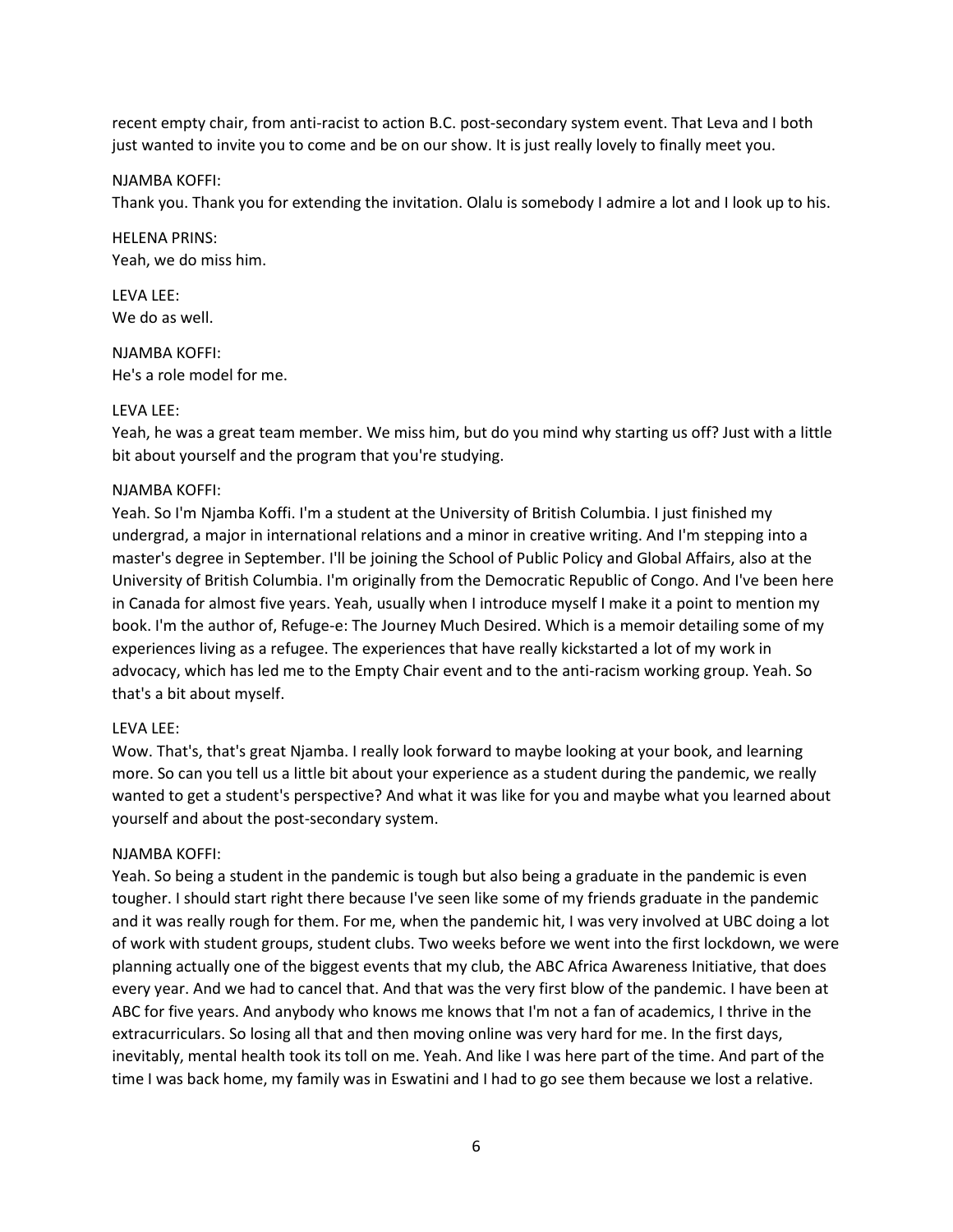And now it's not only being in the pandemic and having online classes, but there is an addition of being 9 hours ahead of Vancouver. So having to wake up in the middle of the night at 2 a.m. to attend lectures at times and writing those exams at 1:50 a.m. It was not fun at all. That's like these are some of the telling details of my experience as a student in the pandemic. What did I learn about myself? About the post-secondary institutions? I mean, resilience is the word that comes to mind. Yeah, I really got to see how resilient we are as students. I got see how resilient we are as students. I got to see how institutions, how resilient as well. And I also got to see some disparities in terms of like education. So here in Vancouver, as soon as we moved online, there were a little bit of glitches here and there. But academics continued. We were able to learn and here I am in Eswatini, all the... like post-secondary institutions. Secondary institution, primary school. Everything is shut down.

So it was one of those moments when I realized, Oh, it's really a lot of privilege studying in Canada, in Vancouver, in the like high-income country. So I had that contrast. Contrasting experience as well, being here in Canada and being in Eswatini. And then on my way back from Eswatini, I got stuck in South Africa for like a month because of my immigration processes. Which is often complicated because of my identity as a refugee. But then what that showed me again is how much support some of these postsecondary institutions really do give to international students. Because UBC supported me, the International Student Advising Office, my scholarship, like advisors rallied behind me from the very first minute I called them, telling them that I can't go ahead because of visa issues and pandemic-related restrictions. So a lot of experiences. A lot to talk about. Wow.

#### HELENA PRINS:

I'm very surprised to hear about the South African piece just because I'm originally from South Africa, too. And when you started telling about the difference in how the pandemic happened for you, I was thinking about how different it was for some of my family members. And when we exchanged stories, I was very aware of the privilege of being in Canada and the access to vaccinations and all of that, that goes with being here in Canada. So, I appreciate you sharing that.

#### NJAMBA KOFFI:

Yeah, and I was in South Africa at the height of the Omicron, like May, mid-May to mid-June 2021.

#### HELENA PRINS:

Oh, my goodness. Well, you're back here now. So I am wondering, through those difficult times what are the things that your instructors did that made the experience a little bit easier or better for you as a student? And maybe you have some other tips to share.

#### NJAMBA KOFFI:

Yeah, I know. So, first, I have to acknowledge that I'm a little biased. Like I said at the beginning, I'm not a fan of academics per say. So usually the instructors will focus on the learning piece rather than the testing grading exam piece. My favorite instructors. Then we had a number of instructors who were like, you know, we understand everyone is being affected, hand in what you can, what you can't, it's OK, you know. Like really trying to compromise and coming in with a compassionate empathy, kind of an understanding what the students are going through. And I had a number of those instructors. I remember I was taking a creative writing class with a former professor at UBC and like author, Alison Atchison. When they had to leave for Eswatini because of the tragedy that happened to my family. I was due like to write like one of the dig papers, one of the big, like, stories that you had to submit. And I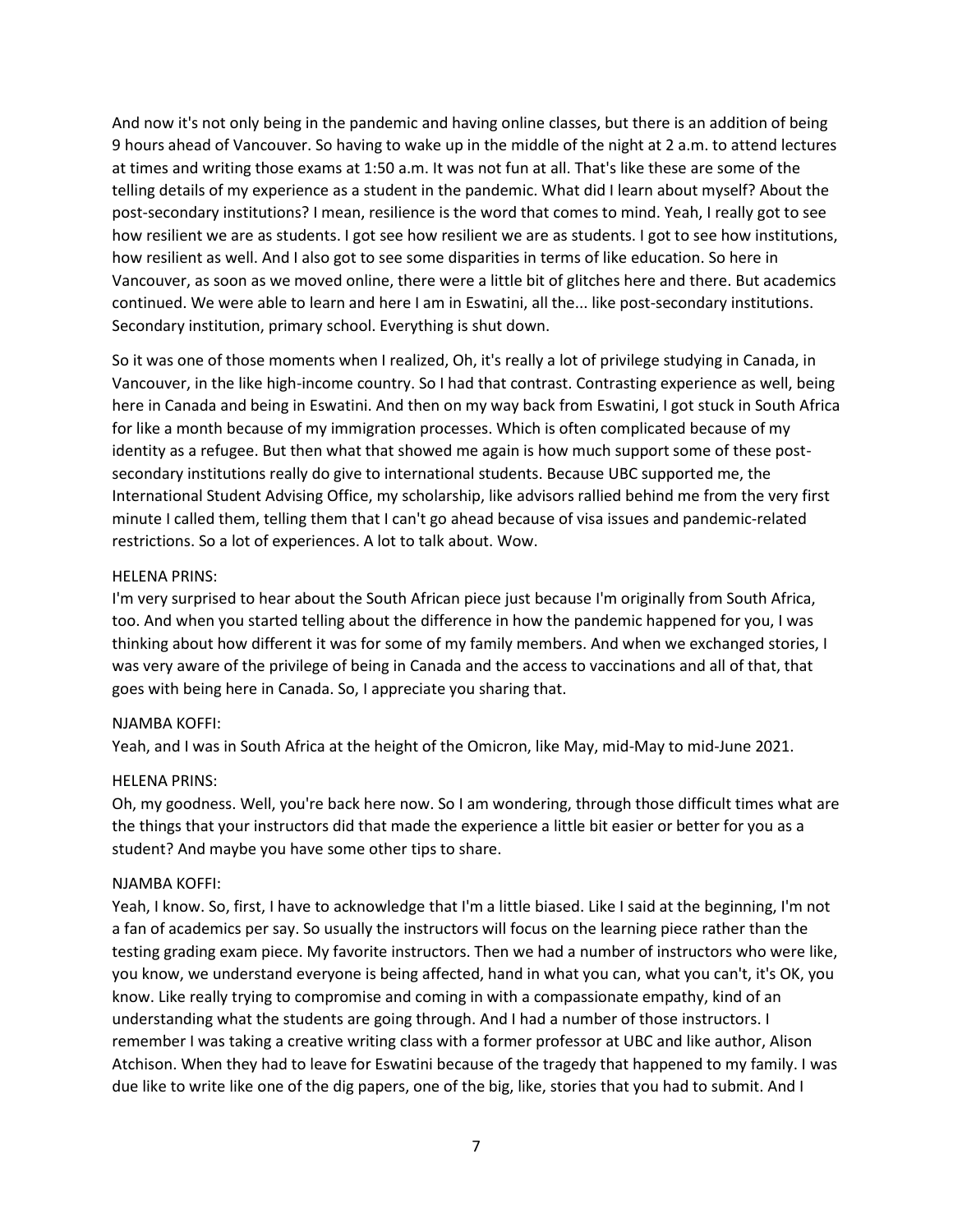reached out. I was like, I can't do this. My mental health is not doing well. And she was, she said no, we absolutely understand.

She talked to the TA and they said, go, you know, feel free to continue attending classes as much as you can. Watch recorded lectures and whenever you are ready, submit the assignments. And that took a whole load from my shoulders because I was like, Oh, OK. Then I had another class like that as well, an African studies class where instructors were really understanding and they empathized with what was happening. So empathy, compassion. That's pretty much everything that I can say to that question. Yeah.

## LEVA LEE:

Well, that's pretty powerful. In light of everything that has happened in the last two years. We often are thinking that we'd like to do better, that we can do better. What are your hopes for the future of learning?

## NJAMBA KOFFI:

For the future of learning. So, I mean, we got to connect to me through the B.C. campuses anti-racism working group. Like I think of the future of lending, I'm really thinking of campuses that are free of racism, from incidences of discrimination, homophobia. Like, all these negative isms that you often experience in academia. When we started the Anti-Racism Working Group Committee and a shout out to the great leadership of Jonathan and Olalu actually, and some of your colleagues for really taking that on. There was a prompt that asked like, if you had change one thing at like all the university campuses in British Columbia, what would it be, I'm paraphrasing, probably poorly. And my immediate reaction was like, get all the professors and all the lecturers to take anti-racism training, you know, to really understand their implicit biases and how they are informed by systemic and structural injustices that have been going on. I mean, 2020, like the pandemic has heightened that and has really shown how much campuses still need to go to improve that, to improve in the areas of discrimination and antiracism.

And then we had the George Floyd, the Black Lives Matter movement really gaining some momentum. We need to see more of that. But instead of more advocacy, we need to see more action happening from the university's end. To that, I actually strongly recommend anybody who is listening to this to go and visit B.C campuses, and check out some of the resources we developed related anti-racism.

#### LEVA LEE:

We can link some of those things too in our show notes as well. So thank you for mentioning that.

# HELENA PRINS:

Yeah, absolutely. Thank you for that call to action. And we encourage our listeners to go to the show notes after. It's time to play you out with a song. I'm very curious, what song did you pick? And if you can tell us why you picked this song in Njamba?

#### NJAMBA KOFFI:

Yeah. So the song Shooting Stars by Bag Raiders, that's the song I picked. And for one simple reason, it's my partner's favorite song. She really loves that song a lot. And this week happens to be her birthday. So (CROSSTALK). So I thought that's one song I would like to be played in honor of her. And her birthday.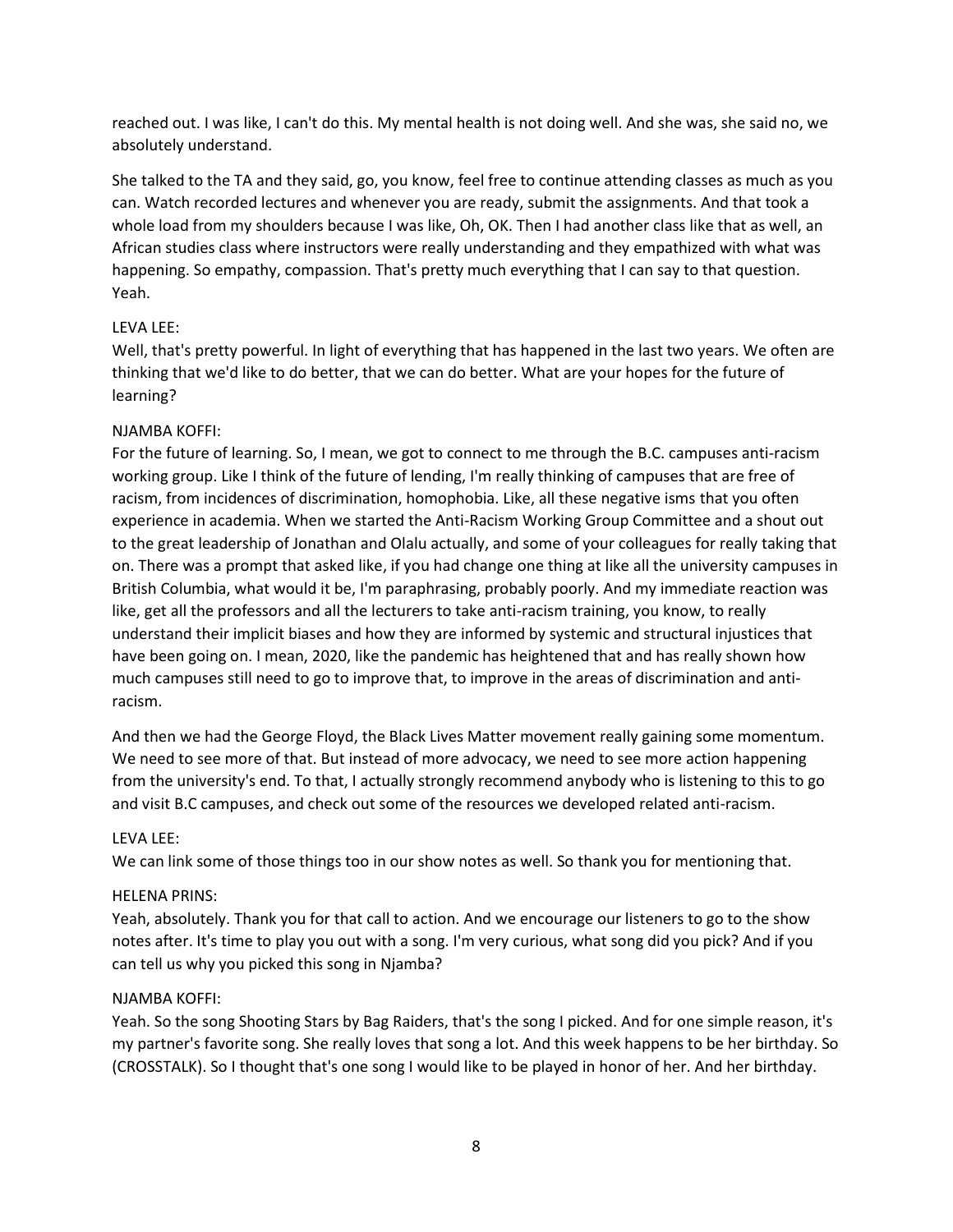#### LEVA LEE:

Oh, that's lovely. Well, we wish her a happy birthday. And thank you so much, Njamba for coming to talk to us and for sharing your stories and your experiences.

#### NJAMBA KOFFI:

It's a pleasure. Thank you so much for inviting me.

#### HELENA PRINS:

Thank you so.

#### LEVA LEE:

Everyone, let's enjoy Njamba song Shooting Stars by Bag Raiders. ('SHOOTING STARS' BY BAG RAIDERS PLAYS).

#### HELENA PRINS:

That was a fun song. I really enjoyed that. Njamba's story really made me think of a very touching conversation we had in March with Tim Kituri, one of my previous co-workers at Royal Roads. We asked him what advice he would give to international students coming to Canada. And here's what Tim had to say.

#### TIM:

Courage and confidence. Be brave. Be fearless. Work hard, obviously. But that the piece about courage and confidence. The thing that incident took away from me was my courage and my confidence. It took a long time to be able to do the smallest things, speaking up in the classroom, asking a question off an instructor. There's talking about my views, my opinions. And that has always been something that I've struggled to do. So that advice would be to truly step into that space of confidence and courage. Understand that sometimes it is not about you, but it is about some, a different story, storyline that everybody has. Everybody has a background and a past that we are all trying to work through. So forgiveness. But to just stay true to your identity and agenda. And to truly be confident in abilities and capability.

#### HELENA PRINS:

So powerful. You know what Leva, I think Njamba's story embodies that confidence and courage that Tim has spoken about. So to shift gears a little bit, we've had some pretty serious topics on this show. But we had fun too, this time, wondering what fun moment sent out to you Leva.

#### LEVA LEE:

We definitely had some fun moments. I think the December show is a favorite of mine. That was one we did on the theme of Celebrate Our Sector, and it was a program full of song dedications to people and projects. We were joined by Tracy Roberts and Grant Potter, who are a joy to be with. And I realized during that show how much I missed being in the same room with positive and hilarious people like them. And more recently, our Douglass College kickoff for their Better Together conference. It was a tangible way for us to be involved through the radio show and contribute to our post-secondary community. So I really enjoyed doing it.

#### HELENA PRINS:

Yes, there's some great people there at Douglas College. It was fun to be part of the community for one day there. So today is our last segment of the fun show by our very fun, fabulous, and funny director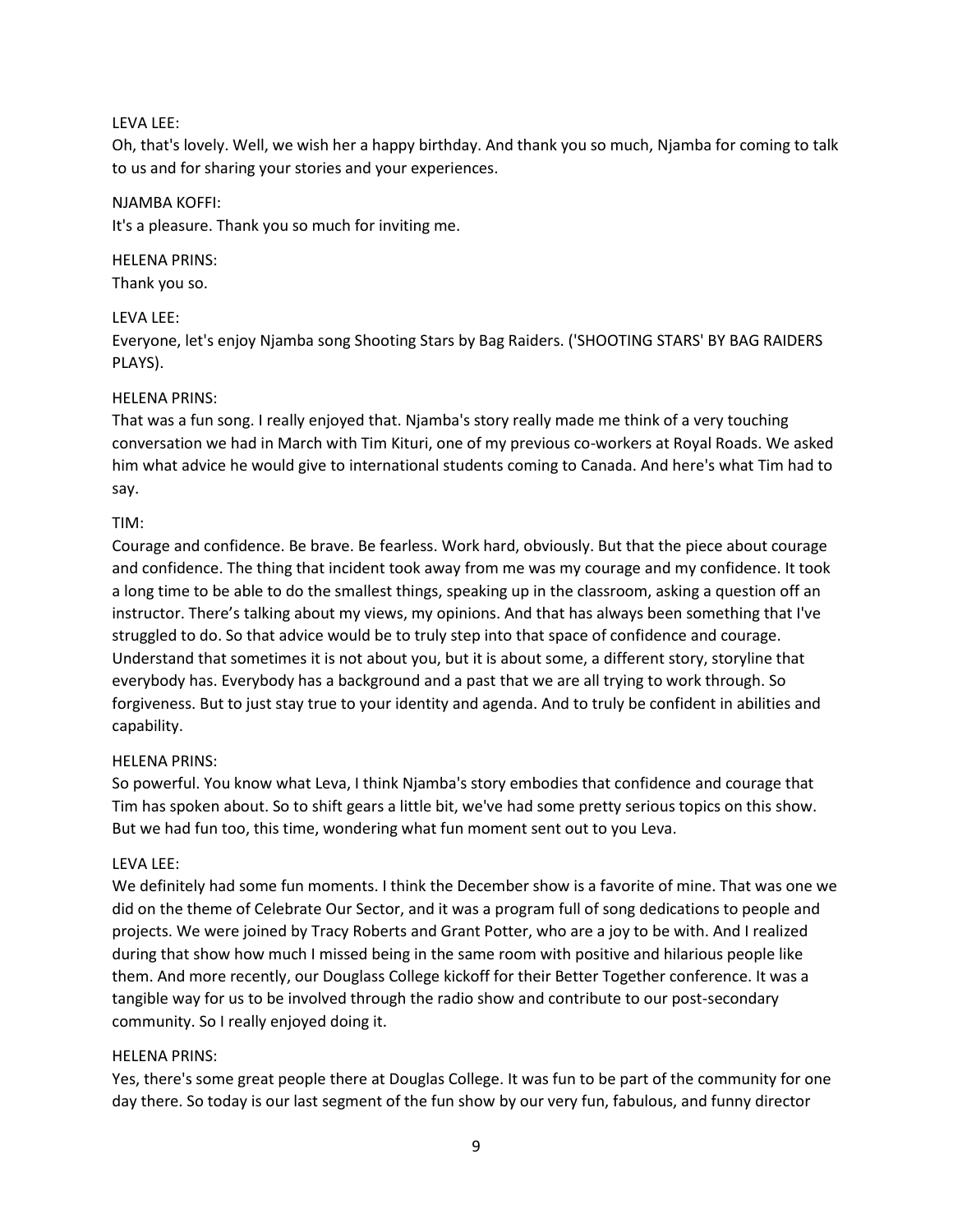Tracy Roberts. And for today's show, she's conversing with one of our colleagues here at B.C campus, Selina McGinnis. So here we go, Tracy and Selena.

## TRACY ROBERTS:

Hi, I'm Tracey Roberts. I live, work and record this on the lands of the Songhees and Esquimalt nations of the Lekwungen Ancestors and Families. I'm also the director of Learning and Teaching at B.C. Campus. Welcome to the Fun Show, where I talk to colleagues in B.C Higher Ed about fun. Because my hunch, is that fun is the method, the vibe. The ultimate engagement strategy we need right now to help us get more connected and engage with each other and with our work. I also ask them to pick us a fun song. Let's get into it. Here with me today is Salena McGinnis, who is a colleague of mine at B.C. campus and definitely a person I associate with fun and also games. Selena, would you please introduce yourself to the good people in whatever way you like before we dive into the topic of fun.

#### SELENA:

Yes, absolutely. So like you said, my name is Selena and I am a user experience designer at B.C. Campus. And I am honored to be associated with fun and I am situated on WSÁNEC territory and happy to be coming to you from there.

## TRACY ROBERTS:

Great. Thanks so much. Talk a little bit about fun at work. What is fun at work when it feels like fun?

## SELENA:

Yeah. So I appreciate this question because it made me reflect on why that is that I have fun because I do have a lot of fun at work. And I didn't really think about the key ingredients until you asked this question. So I kind of narrowed it down to I have kind of two kinds of fun at work. And the first type of fun is the kind of fun I have or I have a lot of this type of fun in my life, which comes from challenge or tension and collaboration, whereas the second comes from kind of like unwinding and letting loose. So for the sort of the challenge type of fun, that is basically my job. So it's the same kind of feeling I get from playing rugby where, you know, there's a tangible goal or challenge and a bunch of work to get done to get there. You can score, you can win any way you like, but you have to figure out the successful way to do it, given the people you have, the weather conditions, the team you're facing. And it's the same with our project. So I have the awesome job of basically just trying to solve problems with my teammates and there's just this huge amount of satisfaction and I would say fun that comes from that grind and then success at the end, you know.

# TRACY ROBERTS:

So can I ask is the... yeah. Is the fun associated with the grind part or is it once it's the grind is ground and you've won in whatever way. Is that when it's fun or is it fun the whole time?

# SELENA:

Oh, man. OK. So yeah, that's a great question. So across the board with rugby or hiking, it is not fun while you're doing it. I mean, there are moments of fun for sure, but it's hard work like there's no rugby game where I'm like, Oh, I wish it would go longer. It's always like, How many minutes are left?

TRACY ROBERTS: Right.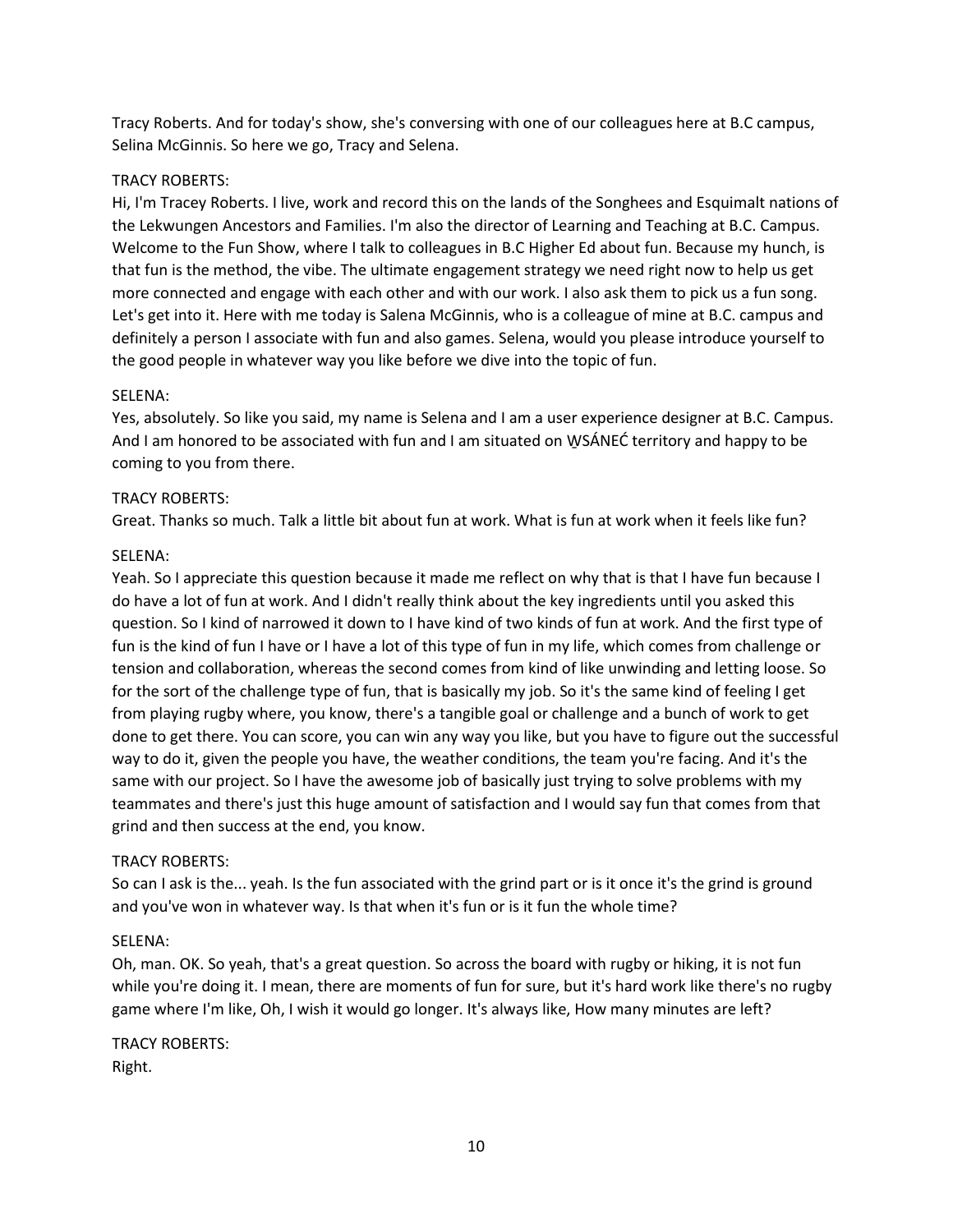## SELENA:

But I think it's that grind that makes the end so fun. I guess like when you have that success for me anyways, I mean, it's always fun to score tries, it's always fun to get wins at work in terms of, you know, someone says they like the design that you made, but like when you see people using it, then you're like, yes, it made all of that work worth it.

## TRACY ROBERTS:

Nice. So what's fun for you outside of work? Could be indoors, but outside of work.

SELENA:

It doesn't have to be out side.

#### TRACY ROBERTS:

It doesn't not. It does not have to be outside.

#### SELENA:

Well, I do a lot of stuff outside of work. And again, as I'm trying to reflect on this and be like, how can I seem really fun in my life? I participate in search and rescue and I spend a lot of time like doing taking on hobbies and like personal interest courses. But then I was like, what the heck do I do to unwind? Which is that other kind of fun I was talking about. And so in the post or start a pandemic, post-pandemic period, henceforth known as PPP, I learned to play and now I look forward to doing this every week or so. Is Dungeons and Dragons.

TRACY ROBERTS: No, really? Tell me everything.

#### SELENA:

Yes. Oh, man. OK, so I reconnected with one of my high school friends recently. I guess not recently, a couple of years now. And we had like these Zoom calls and it was so awkward because he would say, like, what's new, what is great for the first zoom call?

TRACY ROBERTS:

Sure.

SELENA: But then, you know, you've been in isolation. The next time you say what's new, it's...

#### TRACY ROBERTS:

Right. (CROSSTALK). Yeah. My sourdough is coming along.

#### SELENA:

Yeah. Yeah. Oh. Or not. Oh, yeah. I was making cider back then. That's right. And I wasn't sure if it was going to end up being cider. But, yeah, so they are like, well, why don't we. One of them was like, hey, I play Dungeons and Dragons. And of course, I was like, Oh, I want to play. And, you know, I had this image in my mind of a bunch of people in a dark basement.

TRACY ROBERTS: Yeah.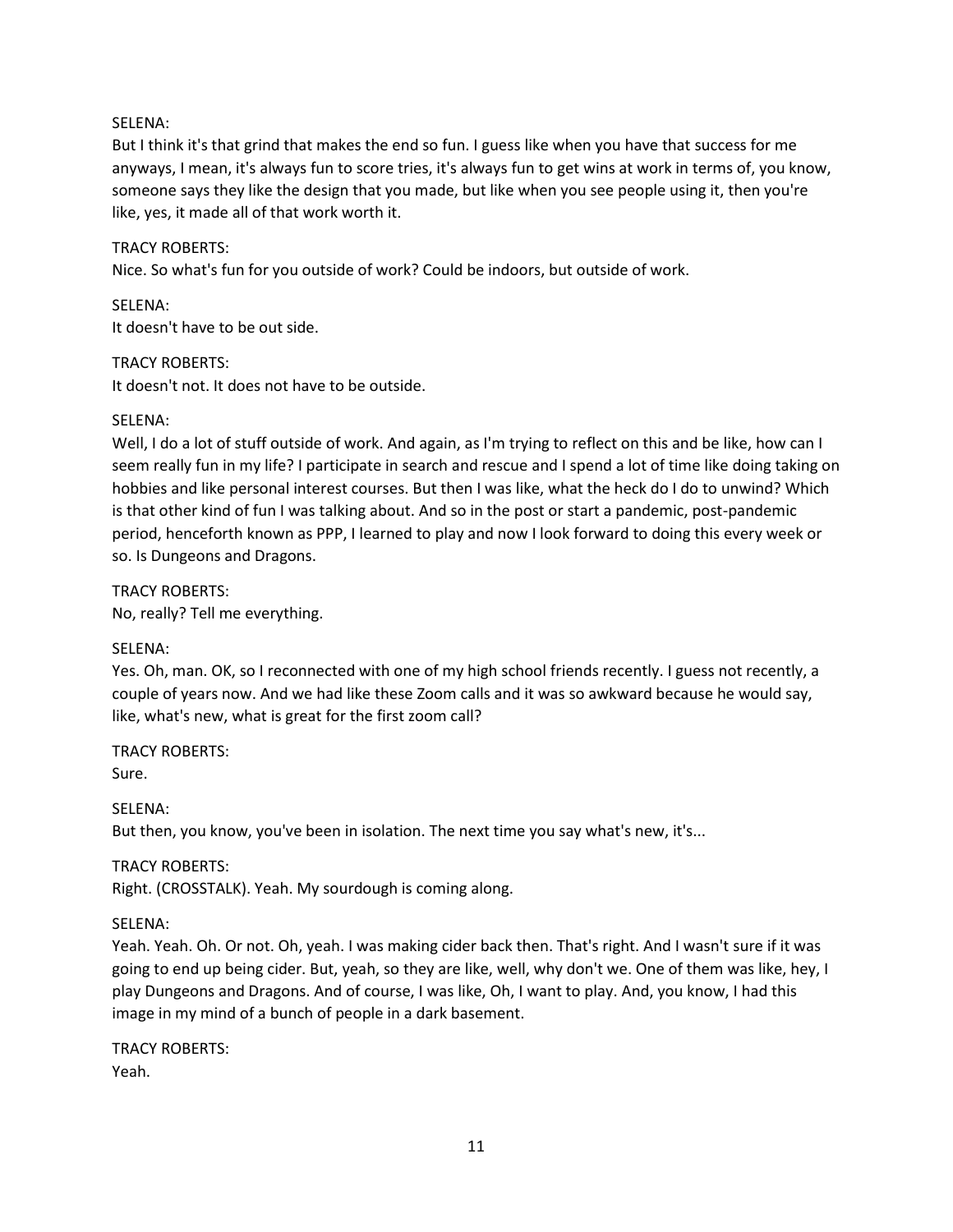SELENA: Possibly in hoods.

TRACY ROBERTS: Yeah.

SELENA: Around some candles.

TRACY ROBERTS: Yeah.

## SELENA:

Playing the game. But it was. We just got online and Zoom and basically storytelling with your friends, and there's some dice involved to make it interesting.

TRACY ROBERTS: Sounds fun.

## SELENA:

Yeah, it was fun. And it kind of gave us this thing to laugh about you. You know, you have these events in life, and then it gives you something to talk about later. Like, remember that time or you tease each other. Now you have these moments that even though they were like fictional, you have these things to draw on and it's and it's just like being in real life. I think we've only met a handful of times, but that was super fun, mostly because we laughed a lot and it was something new. Solved mysteries in the most ridiculous way possible.

#### TRACY ROBERTS:

OK, so. If you think about these and other things. What do you think is essential for fun? Like what are the conditions that have to be in place for fun to happen?

# SELENA:

Yeah, I think that's a really hard question because I can find so many things that are fun that don't fit this. But I think for me really important, these moments of fun where maybe there's no agenda in the moment, even at work, you know, you have an ultimate goal for your project. But the times that I have the most fun is when we're like iterating on something. Like, what are your wildest ideas? Let's just there's no constraints and you know, it's satisfying and still fun to come up with the thing that satisfies those requirements for the people you're building something for. But, you know, they came from this moment of chaos almost. And, you know, same with, I think some of the best movies or the best stories. You know, there's no not necessarily a moral to it. It's just, you know, it's just a story. It's just something you've created. And yeah. And then and sharable. So something you can either work through with somebody else or some friends or can share with others. So I can have lots of fun of my own making music or whatever, but at the end it is just kind of nice to either laugh about how terrible it was or enjoy how amazing it is.

#### TRACY ROBERTS:

Right. Right, right. So sharing and also this sense of spontaneity or unplanned, that's like...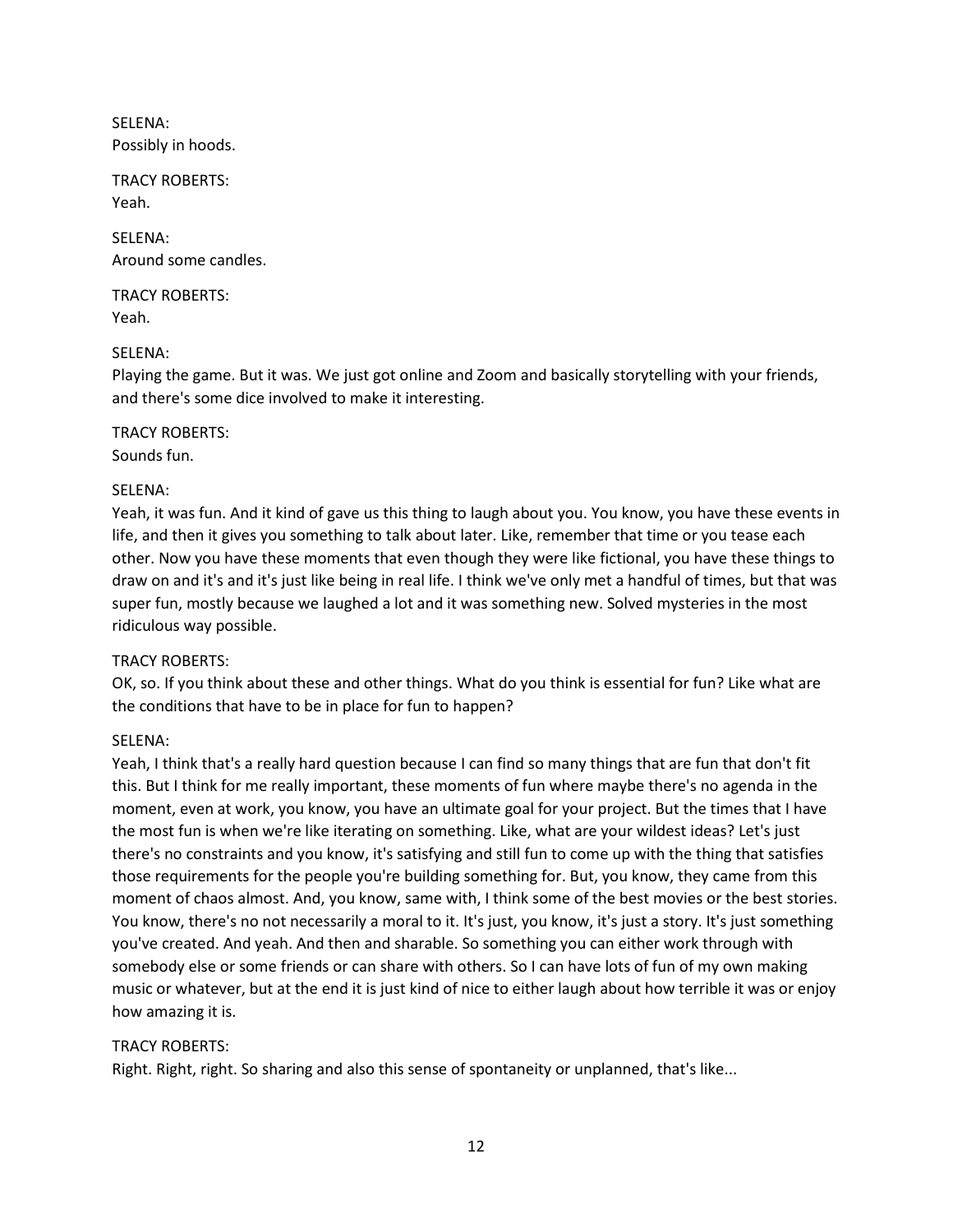SELENA: Yeah.

TRACY ROBERTS: Yeah.

SELENA: Yeah.

TRACY ROBERTS: OK. Anything else you'd like to say. About fun conditions?

SELENA: No, I don't. I'm really curious to hear what other people have said.

TRACY ROBERTS: Me too. Yeah.

#### SELENA:

Because actually, you know, when I was thinking about this, I was thinking about wattle and like, that was really fun. And some people play this every day. And for me, one thing I didn't mention is that variety is really important. Like, I find like that newness of something or it's got some risk that I can be bad at it. That's really fun. And so, you know, I quit playing wattle after a while because I'm like, Oh yeah, this is cool. I got it. But I'm really interested to see for maybe some people, if it's consistent, if that's important to them.

#### TRACY ROBERTS:

I think. For the little bit of reading that I have done. There is this sense of, like, liberation is how some people describe and like a sense of, there's a sense of freedom which makes, you know, that feels like that unplanned, unconstrained thing that you're talking about. There's something there's a freedom to it. Which I think is why we need it now, because it's it has felt constrained lately.

#### SELENA:

Yeah. Well, like actual constraints that limitations on where you can go.

TRACY ROBERTS:

Yes.

#### SELENA:

What you can do, who you can see like probably the most amount of constraint I've had in my adulthood anyway.

#### TRACY ROBERTS:

Yeah. Yeah. Well, I want to thank you. Very much for being here with me. And I would like to invite you to set up the fun song that you have chosen for us. Who's the artist? Why did you pick it?

SELENA: I get to say that?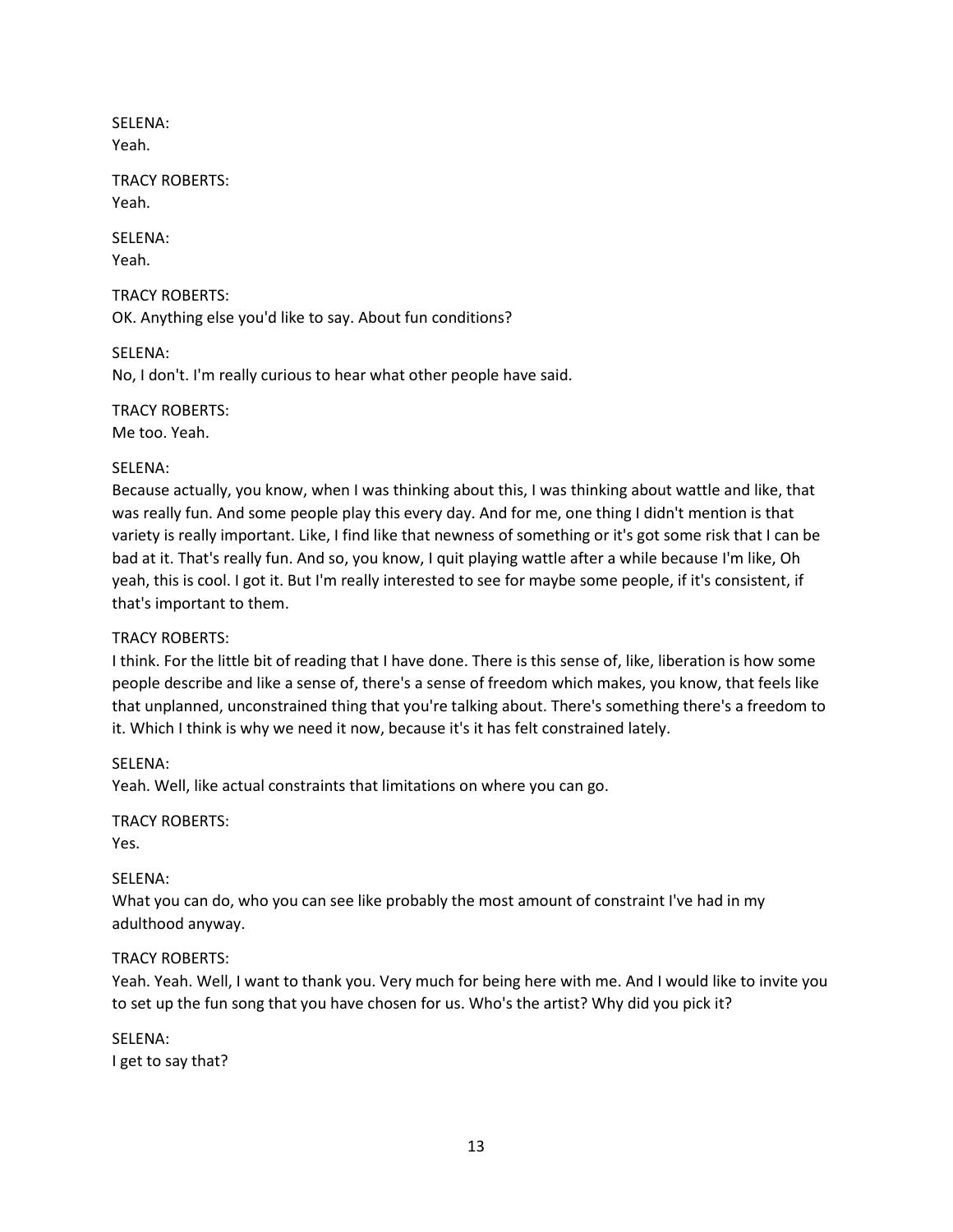TRACY ROBERTS: Yes.

SELENA: Yes, (CROSSTALK).

TRACY ROBERTS: So fun.

SELENA: Oh, no pressure. OK.

TRACY ROBERTS: You didn't know that. And so it's spontaneous for fun.

# SELENA:

There's a real risk effect. I love it. OK. So the song that is fun is You Shook Me All Night Long, which people might know by AC/DC. But this is the Scary Pocket's cover featuring Judith Hill, who I love their voice. And I chose this song because music is an important part of my life. And to me, there's nothing more fun than funk and R&B and jamming with friends, kind of like in that spontaneous way. And this is also a bit of a shout-out to my daughter Rye, who loves AC/DC.

TRACY ROBERTS: Yes.

# SELENA:

Thunderstruck and is a huge inspiration for fun in my life and spicing up the old into something new. ( 'YOU SHOOK ME ALL NIGHT LONG' COVER BY SCARY POCKETS AND JUDITH HILL PLAYS).

# LEVA LEE:

Well, Helena Harper, it's been fun doing this radio show with you. No doubt. We at B.C campus will continue to evolve how we offer professional development to our sector. And I'm excited about whatever comes next. Stay tuned and check out our show recordings and resources available on our website.

# HELENA PRINS:

Yes, if our listeners would like to let us know how you want to receive professional development or what topics are on your mind. We always love hearing from you. You can add it to the comment section on our website or just hashtag Lunchable Learning. And hashtag DS106 radio. We'll also put a very special document on our show notes. And this was created by Harper Friedman, our tech producer. It's really that how to do a radio show, the technical details. And it's a wonderful handout. So if you want to do your own radio show, why not? You can just look at our website and we will give you the directions and how to get started. So Leva it's that time once that final song that you've chosen for us.

# LEVA LEE:

OK, well, this last song we'd like to dedicate to our outgoing executive director, Mary Burgess. Mary has led the B.C campus team with great vision, passion, and compassion for 10 years. We started today's show with BTS's permission to dance, and as our leader, Mary has helped us to flourish in our work by giving us the permission to bring our best creative selves to our work. So during these difficult past few